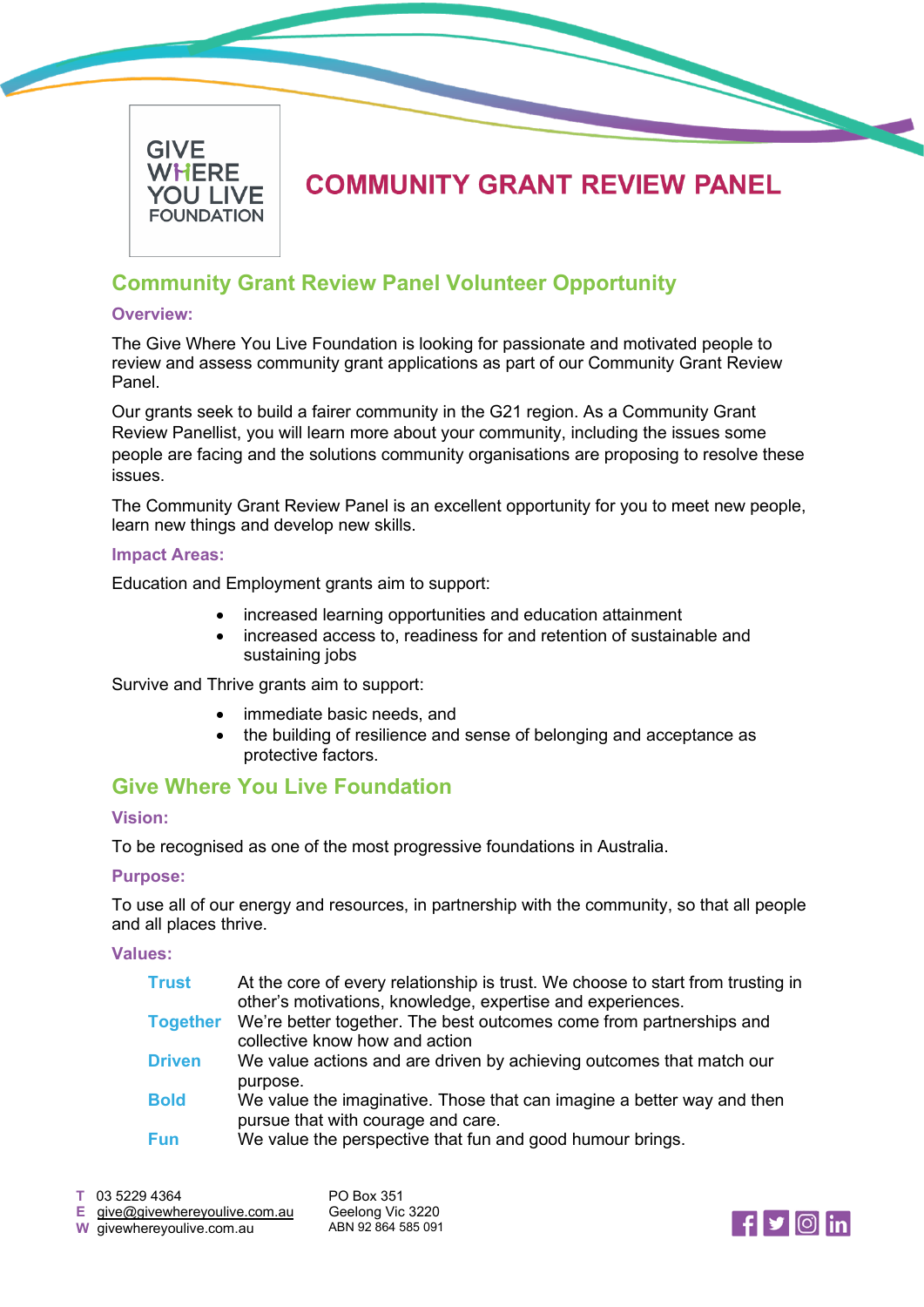# **What is required?**

- Attend a Community Grant Review Panel Orientation Session (approx. one hour)
- Read specific grant round documents to understand the purpose of the grant round and what Give Where You Live Foundation is looking for in the applications
- Read, review, and provide feedback on a maximum of 4 grant applications (estimated time of 1 hour per application)
- Submit feedback on applications you reviewed to Give Where You Live Foundation
- Attend and participate in a Community Grant Review Panel Session (approx. one hour)
- Provide feedback on the Community Grant Review Panel process

### **Key Attributes**

The Give Where You Live Foundation invites all people living within the G21 Region to apply for this opportunity, regardless of qualifications and experience.

#### **Knowledge and skills**

- Ability to assess an application against set criteria (we will cover how to do this in the orientation session)
- Ability to draw on own life experience to support your individual recommendation for funding
- Basic computer skills

#### **Attributes**

- Personal alignment with Give Where You Live Foundation's values and vision for the G<sub>21</sub> region
- Understanding the importance of confidentiality in the grant assessment process
- Willingness to help to determine what will work well in our community

#### **Privacy and conflict of interest**

All Community Grant Review Panellists must declare any actual or perceived conflicts of interest and sign a Privacy declaration prior to assessing any application. The Community Impact and Grants Team are more than happy to assist you in identifying any conflicts of interest.

### **Does this sound like you?**

Register your interest with us using the link on our [website](https://www.givewhereyoulive.com.au/how-you-can-help/community-grant-%e2%80%a8review-panellist)

**Further information:** [grants@givewhereyoulive.com.au](mailto:grants@givewhereyoulive.com.au)